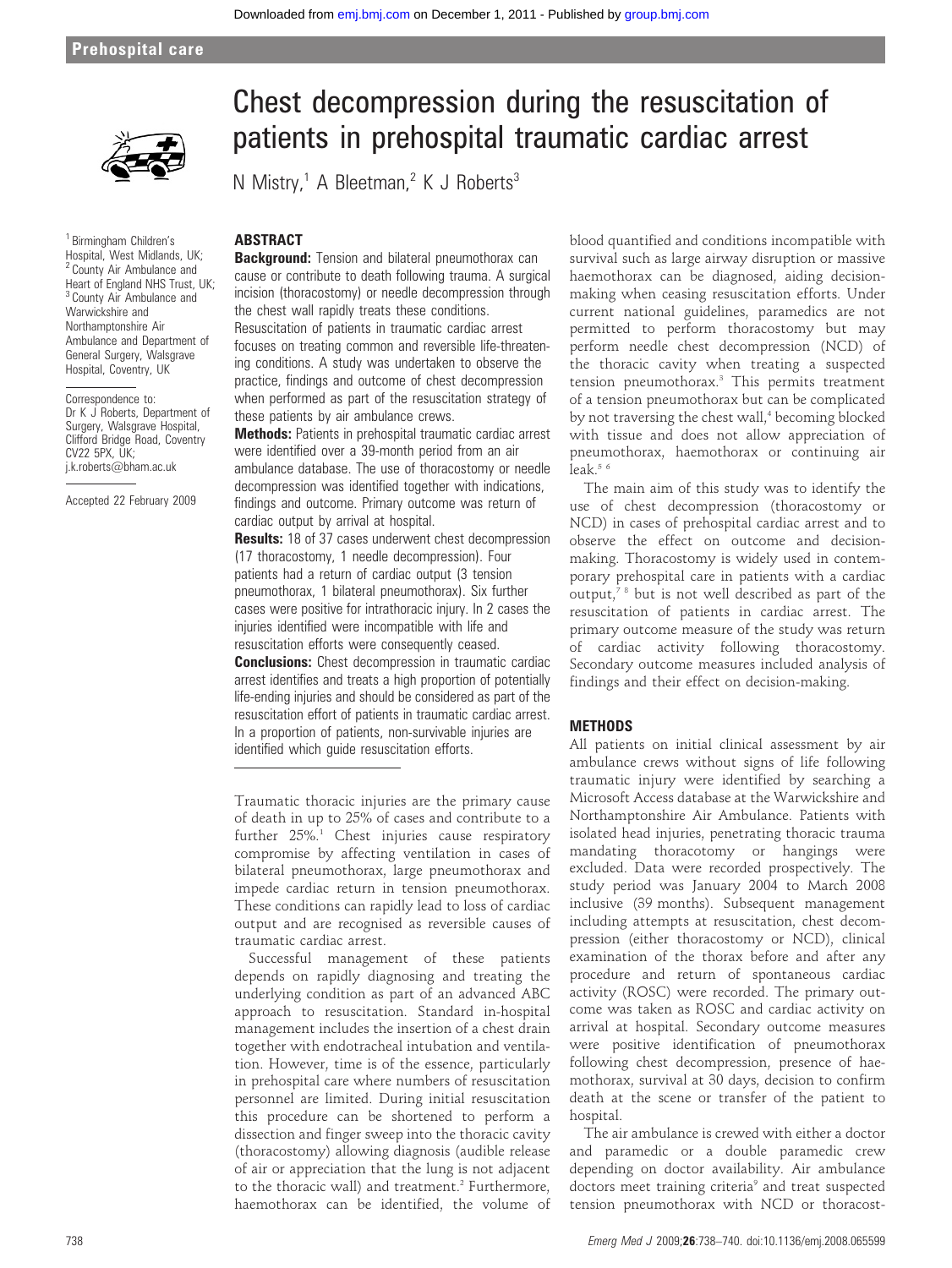omy (2–3 cm incision extended into the pleural space with blunt or sharp dissection followed by a finger sweep in the fourth or fifth intercostal space in the anterior axillary line). Paramedics work within Joint Royal Colleges Ambulance Service Liaison Committee guidelines where NCD is advocated to treat suspected tension pneumothorax.

Categorical data were compared using the  $\gamma^2$  test and the Fisher exact test where a value was below 5.

#### RESULTS

Prehospital traumatic cardiac arrest was identified in 61 patients, 37 of whom received resuscitation attempts. The presence of a doctor among the air ambulance crew had no significant effect (doctor and paramedic crew 62% (28/45) vs double paramedic crew 56% (9/16);  $p = 0.89$ ). Chest decompression was performed in 18 cases; this was more likely by doctor-led crews (61% (17/28) vs 11% (1/9);  $p = 0.01$ ) who used thoracostomy in every case. Paramedic crews used NCD once. No complications of the procedures were recorded.

Four patients undergoing chest decompression had ROSC activity and transfer to hospital; in each case potentially lifeending injuries were diagnosed and treated (3 tension pneumothorax, 1 bilateral pneumothorax). In a further four cases, potentially life-ending injuries were diagnosed and treated but were not associated with a ROSC (3 tension pneumothorax, 1 pneumothorax). In two more cases, chest decompression

diagnosed non-survivable thoracic injuries resulting in cessation of resuscitation at the accident scene (1 massive haemothorax (''aortic disruption?''), 1 massive air leak (''major airway disruption'')).

The positive predictive value of chest decompression performed for positive clinical signs was 1 ( $N = 5/5$ ). Conversely, chest decompression performed due to mechanism of injury in the absence of either external or clinical signs of chest injury had a positive predictive value of 0 ( $N = 0/4$ ). When decompression was performed on the basis of external signs of chest injury alone, the positive predictive value was  $0.56$  (N = 5/9). These associations were significant ( $p = 0.009$ ).

Table 1 details the clinical findings, procedure and outcome for all patients undergoing chest decompression.

Of the four patients who gained ROSC activity, three died on the day of injury and the fourth died the following day. The cause of death was non-survivable head injury in all cases. The patient who survived 1 day underwent organ donation before cessation of artificial ventilation.

#### **DISCUSSION**

Thoracostomy is frequently performed as part of resuscitation efforts by doctor-led HEMS crews treating patients in traumatic cardiac arrest. The high incidence of pneumothorax observed in this cohort of patients—particularly when associated with either external or clinical signs of chest injury—supports this

Table 1 Case descriptions when chest decompression was used during resuscitation of patients following traumatic cardiac arrest: mechanism of injury, clinical findings, transfer to hospital and ROSC activity

| Crew <sup>*</sup> | <b>MOI</b>                     | <b>Mechanism of</b><br>chest<br>decompression | <b>ROSC</b> | <b>Clinical</b><br>signs of<br>pneumo<br>thorax <sup>+</sup> | <b>Pneumo</b><br>thorax<br>confirmed | Indication                                 | <b>Findings</b>       | <b>Findings 2</b>                             | <b>Transfer</b><br>to hospital | <b>Findings</b><br>influenced<br>decision to<br>cease<br>resuscitation? |
|-------------------|--------------------------------|-----------------------------------------------|-------------|--------------------------------------------------------------|--------------------------------------|--------------------------------------------|-----------------------|-----------------------------------------------|--------------------------------|-------------------------------------------------------------------------|
| Doctor            | RTC car                        | Thoracostomy                                  | Yes         | Yes                                                          | Yes                                  | Decreased AE L<br>side                     | Tension (L)           |                                               | Yes                            |                                                                         |
| Para              | Suicide (jumped<br>off bridge) | <b>NCD</b>                                    | Yes         | Yes                                                          | Yes                                  | Decreased AE L<br>side                     | Tension (L)           |                                               | Yes                            |                                                                         |
| Doctor            | RTC car                        | Thoracostomy                                  | Yes         | No                                                           | Yes                                  | MOI: chest injury                          | Tension (Bil)         |                                               | Yes                            |                                                                         |
| Doctor            | RTC car                        | Thoracostomy                                  | Yes         | No                                                           | Yes                                  | MOI: chest injury                          | Pneumothorax<br>(Bil) | Haemothorax                                   | Yes                            |                                                                         |
| Doctor            | RTC motorcyclist               | Thoracostomy                                  | No          | Yes                                                          | Yes                                  | Hyperexpanded<br>chest                     | Tension (Bil)         | Haemothorax                                   | No                             |                                                                         |
| Doctor            | RTC motorcyclist               | Thoracostomy                                  | No          | Yes                                                          | Yes                                  | Hyperexpanded<br>chest and<br>decreased AE | Tension (R)           |                                               | No                             |                                                                         |
| Doctor            | RTC motorcyclist               | Thoracostomy                                  | No          | Yes                                                          | Yes                                  | Decreased AE L<br>side                     | Pneuothorax (L)       |                                               | No                             |                                                                         |
| Doctor            | RTC car                        | Thoracostomy                                  | No          | No                                                           | Yes                                  | MOI: chest injury                          | Pneumothorax<br>(Bil) | Huge<br>haemothorax?<br>Aortic disruption     | No                             | Yes                                                                     |
| Doctor            | RTC car                        | Thoracostomy                                  | No          | No                                                           | Yes                                  | MOI: chest injury                          | Tension (L)           |                                               | No                             |                                                                         |
| Doctor            | RTC motorcyclist               | Thoracostomy                                  | No          | No                                                           | Yes                                  | MOI: chest injury                          | Pneumothorax<br>(Bil) | Massive air leak<br>? Bronchial<br>disruption | <b>No</b>                      | Yes                                                                     |
| Doctor            | RTC car                        | Thoracostomy                                  | No          | No                                                           | No                                   | MOI: chest injury                          | Nil                   |                                               | No                             |                                                                         |
| Doctor            | RTC car                        | Thoracostomy                                  | No          | No                                                           | No                                   | MOI: chest injury                          | Nil                   |                                               | Yes                            |                                                                         |
| Doctor            | RTC pedestrian                 | Thoracostomy                                  | No          | No                                                           | No                                   | MOI: chest injury                          | Nil                   |                                               | <b>No</b>                      |                                                                         |
| Doctor            | RTC motorcyclist               | Thoracostomy                                  | No          | No                                                           | No                                   | MOI: chest injury                          | Nil                   |                                               | No                             |                                                                         |
| Doctor            | Airplane crash                 | Thoracostomy                                  | No          | No                                                           | No                                   | <b>MOI</b>                                 | Nil                   |                                               | No                             |                                                                         |
| Doctor            | RTC car                        | Thoracostomy                                  | No          | No                                                           | No                                   | <b>MOI</b>                                 | Nil                   |                                               | No                             |                                                                         |
| Doctor            | RTC pedestrian                 | Thoracostomy                                  | No          | No                                                           | No                                   | <b>MOI</b>                                 | Nil                   |                                               | Yes                            |                                                                         |
| Doctor            | Sky dive accident              | Thoracostomy                                  | No          | No                                                           | No                                   | <b>MOI</b>                                 | Nil                   |                                               | No                             |                                                                         |

AE, air entry; Bil, bilateral; MOI, mechanism of injury; L, left; R, right; ROSC, return of spontaneous cardiac activity; RTC, road traffic collision.

\*HEMS crew composition: doctor, doctor and paramedic; para, double paramedic.

{Clinical signs of pneumothorax were those elicited from clinical examination of the chest (these include: decreased air entry, hyper-resonant thorax, tracheal deviation, high airway pressures during ventilation, subcutaneous emphysema) and did not include external signs of chest injury such as contusions or rib fractures.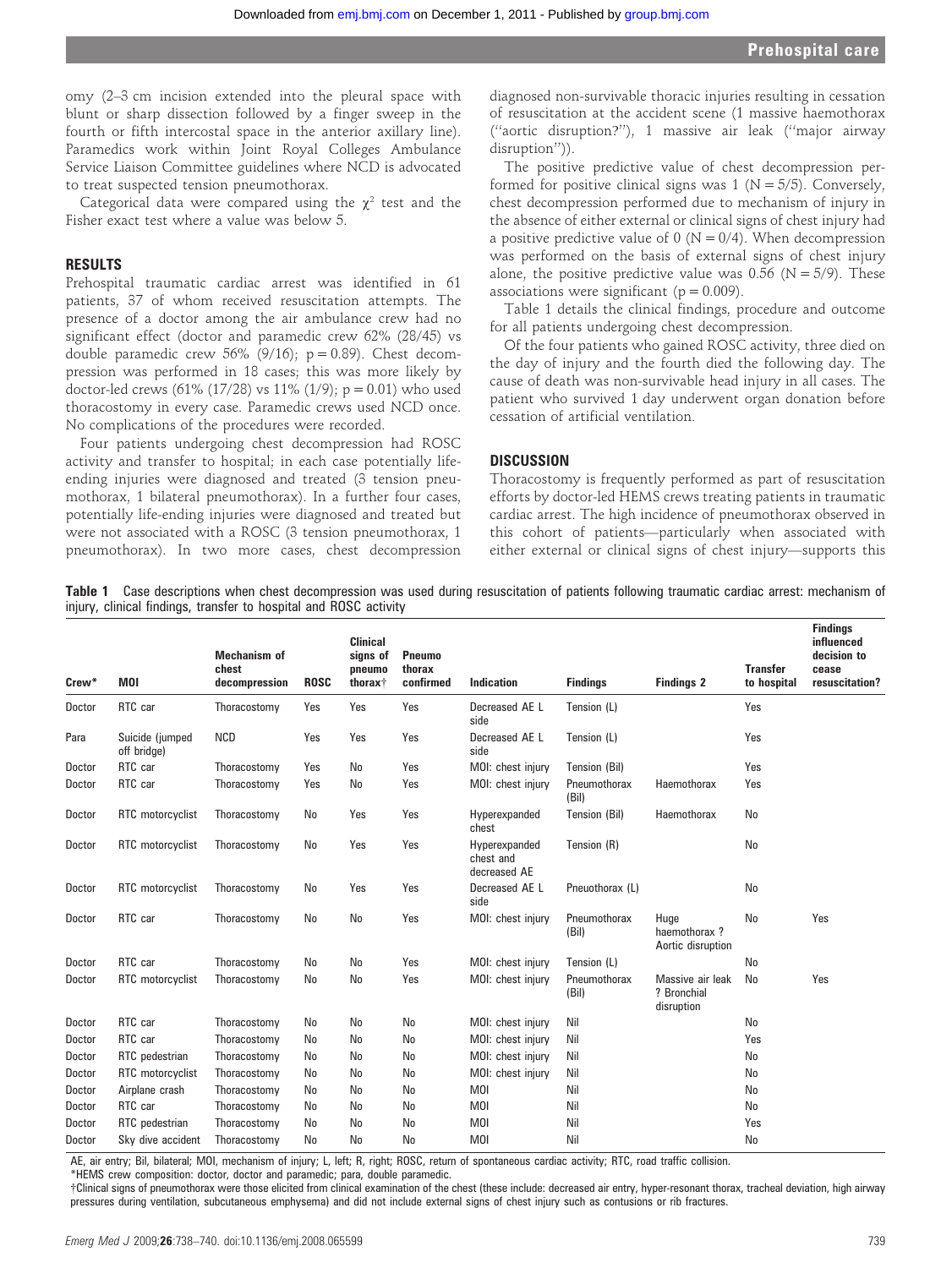## Prehospital care

practice. Thoracostomy is part of the wider resuscitation effort which includes intubation, ventilation, intravenous or intraosseous access with fluid replacement. We cannot therefore provide clear evidence that chest decompression was responsible for the ROSC activity in these cases. However, the incidence of tension pneumothorax and bilateral pneumothorax among these patients logically supports the association and practice. Relying on clinical signs of the thorax alone will not identify all patients with these injuries, and our data support extending the practice into all patients with a suitable mechanism of injury together with external evidence of chest injury.

Chest decompression was performed less frequently by paramedic crews. This is likely to reflect the personal experience of the HEMS doctors who are observing a high incidence of intrathoracic injuries when performing thoracostomy, which is likely to influence practice positively. Appreciation of most of these injuries is only possible with thoracostomy. Given the observed incidence of tension pneumothorax in our cohort of patients, we support the routine practice of bilateral chest decompression by suitably trained paramedic crews as part of the resuscitation attempts of these patients. This must be the wider paramedic community, including land as well as air ambulance paramedics.

Our aim is to provide advanced prehospital clinical practice that translates into improved morbidity and mortality. It is therefore disappointing that, despite achieving ROSC activity in a proportion of patients, none survived to leave hospital. There is some comfort in knowing that one of the patients survived long enough to contribute to an organ donation programme. Presumably this may not have been the case if advanced prehospital care including chest decompression had not been performed.

Head injuries were responsible for all deaths following ROSC activity and this reflects trauma mechanisms in the UK.10 We have observed a high incidence of potentially life-ending thoracic injuries which can be quickly treated by thoracostomy and, despite the incidence of non-survivable head injury among these patients, we will continue to advocate this practice. We assume that a small proportion of patients will survive this process. A review of 909 patients with all-cause prehospital traumatic cardiac arrest found that 9% of survivors (6/68) underwent decompression of tension pneumothorax.<sup>11</sup> If

patients are not clearly dead, our default position is to begin resuscitation efforts. As time is of the essence, thorough identification of injuries cannot be performed in many patients without delaying resuscitation. Frequently, as the resuscitation evolves, injuries are appreciated that eventually lead the crew to cease the resuscitation. Furthermore, we have observed that thoracostomy adds to this process in a proportion of patients. Declaring death at the scene impacts on the efficiency of this limited resource and allows other emergency services to conduct their business.

We have identified a high proportion of patients in prehospital traumatic cardiac arrest with potentially life-ending injuries who can be treated and diagnosed by chest decompression. In all patients undergoing resuscitation attempts, the practice of routine chest decompression must therefore be considered and, we suggest, is mandatory if external or clinical signs of injury are present.

#### Competing interests: None.

Provenance and peer review: Not commissioned; externally peer reviewed.

#### **REFERENCES**

- Perkins Z, Gunning M. Life-saving or life-threatening? Prehospital thoracostomy for thoracic trauma. Emerg Med J 2007;24:305-6.
- 2. **Deakin CD,** Davies G, Wilson A. Simple thoracostomy avoids chest drain insertion in prehospital trauma. J Trauma 1995:39:373-4.
- Joint Royal Colleges Ambulance Liaison Committee (JRCALC). UK Ambulance Service National Clinical Guidelines (Version 3.0). www2.warwick.ac.uk/fac/med/ research/hsri/emergencycare/jrcalc\_2006/guidelines/ (accessed 21 Jun 2007).
- **Britten S,** Palmer SH. Chest wall thickness may limit adequate drainage of tension pneumothorax by needle thoracocentesis. J Accid Emerg Med 1996;13:426-7.
- 5. **Roberts K,** Steyn R, Bleetman A. New technique for treating spontaneous pneumothorax. Thorax 2004;59:355–6.
- 6. Warner KJ, Copass MK, Bulger EM. Paramedic use of needle thoracostomy in the prehospital environment. Prehosp Emerg Care 2008;12:162–8.
- 7. **Aylwin CJ,** Brohi K, Davies GD, et al. Pre-hospital and in-hospital thoracostomy: indications and complications. Ann R Coll Surg Engl 2008;90:54-7.
- 8. Massarutti D, Trillo G, Berlot G, et al. Simple thoracostomy in prehospital trauma management is safe and effective: a 2-year experience by helicopter emergency medical crews. Eur J Emerg Med 2006;13:276–80.
- 9. **Roberts JK,** Blethyn K, Foreman M, et al. Influence of air ambulance doctors on onscene times, clinical interventions, decision-making and independent paramedic practice. Emerg Med J 2009;26:128-34.
- 10. National Confidential Enquiry into Patient Outcome and Death (NCEPOD). Trauma: who cares? 2007. http://www.ncepod.org.uk/2007report2/Downloads/ SIP\_report.pdf (accessed 1 Aug 2009).
- 11. Lockey D, Crewdson K, Davies G. Traumatic cardiac arrest: who are the survivors? Ann Emerg Med 2006;48:240–4.